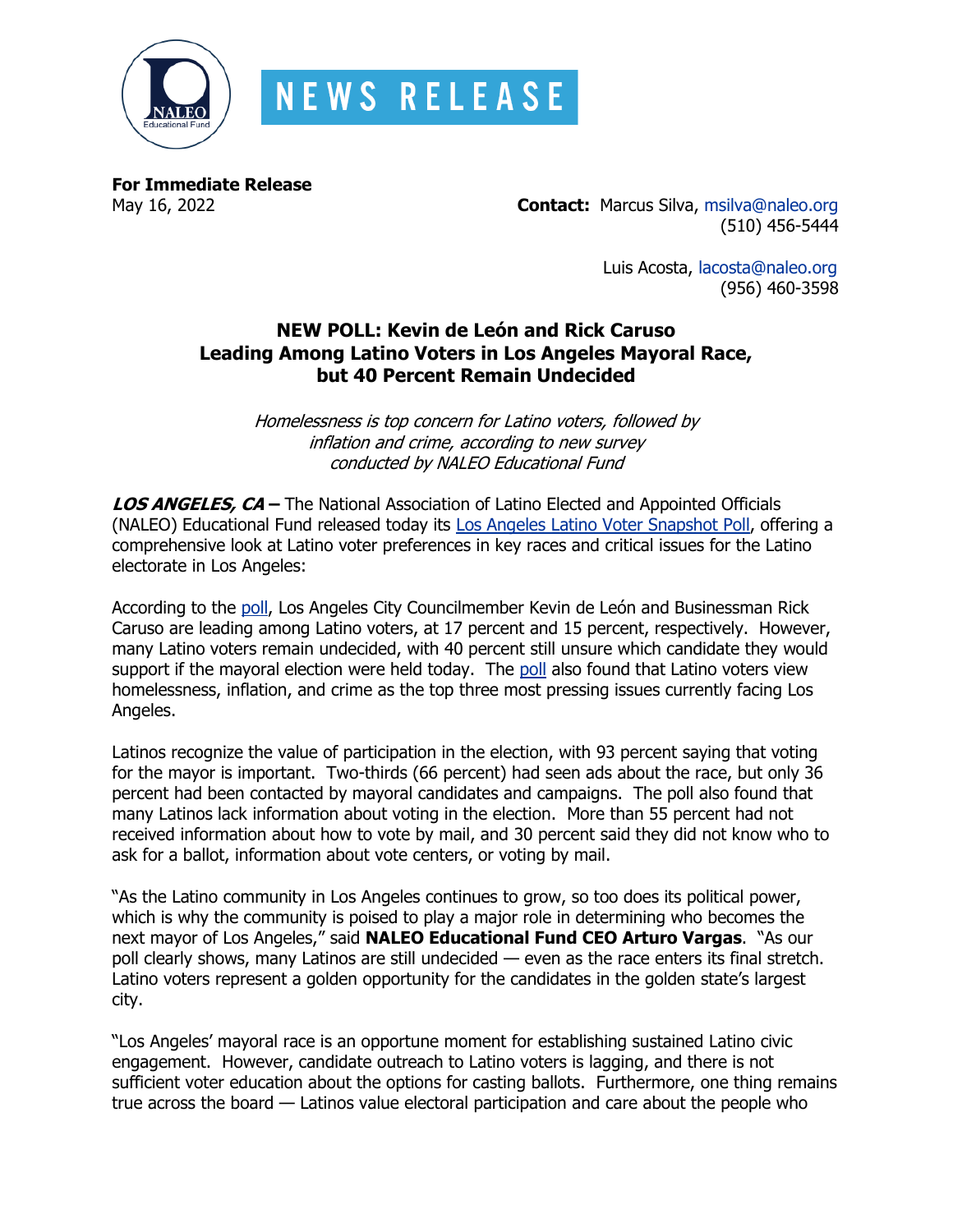represent them. They will show up to vote and undoubtedly help shape the outcome of our local and national elections. Engaging with Latino voters consistently  $-$  and early on  $-$  is key to understanding the community's needs, concerns, and priorities — something everyone expects from their lawmakers."

Latinos are most likely to turn to family members, health care providers, and Hispanic or Latino community organizations for reliable information about important community matters. Furthermore, social media is the most frequented source for news among the group, followed by Yahoo News or Google News and Spanish-language outlets like Univision or Telemundo.

The [Los Angeles Latino Voter Snapshot Poll](https://bit.ly/2022LAtoplines) comes on the heels of NALEO Educational Fund's [2022 Latino Vote Projections.](https://naleo.org/COMMS/PRA/2022/2022-Projections-Final.pdf) In California, at least 3,251,000 Latino voters are projected to turnout in November, mirroring 2018's historic numbers and marking a 90.5 percent increase from 2014. Understanding the diverse and nuanced perspectives of this powerful electorate will be critical to engaging Latino voters. Our snapshot [poll](https://bit.ly/2022LAtoplines) provides insight into many of these perspectives.

### **Key Findings**

## ● **Los Angeles Mayoral Election**

- $\circ$  If the mayoral election were held today, 17 percent of Latino voters would support Los Angeles City Councilmember Kevin de León, 15 percent would support Businessman Rick Caruso, 9 percent would support Congresswoman Karen Bass, 6 percent would support Los Angeles Councilmember Joe Buscaino (who has since [dropped out](https://www.latimes.com/california/story/2022-05-12/joe-buscaino-drops-out-2022-la-mayor-race-endorses-rick-caruso) of the race for mayor), 6 percent would support Los Angeles City Attorney Mike Feurer, 4 percent would support Businessman Mel Wilson, and 3 percent would support Businessman Ramit Varma.
- However, many Latino voters remain undecided, with 40 percent feeling unsure about which candidate they would support if the mayoral election were held today.
- $\circ$  According to Latino voters, the most important characteristics for the next mayor to possess are a reputation for being honest and ethical (93 percent), experience in working with different racial groups (90 percent), and support from Latino community advocates (86 percent). Latino or Hispanic ethnicity was identified as the least important, at 63 percent.
- $\circ$  The majority of Latino voters (65 percent) have been following news about the mayoral election either "very closely" (24 percent) or "somewhat closely" (41 percent). Furthermore, 54 percent of voters of Central American descent were following this news closely, compared to 65 percent of those of Mexican descent.

### ● **Top-of-Mind Issues**

- Latino voters view homelessness (38 percent), inflation (34 percent), and crime (28 percent) as the top three most pressing issues currently facing Los Angeles.
- Similarly, Latino voters identified homelessness (40 percent), inflation (34 percent), and jobs and the lack of affordable housing (27 percent) as the top three issues they would like the next mayor to address.
- When asked to rate the issues most important to their quality of life on a scale of 1 to 10, Latino voters identified the cost of living (e.g., groceries, gas, and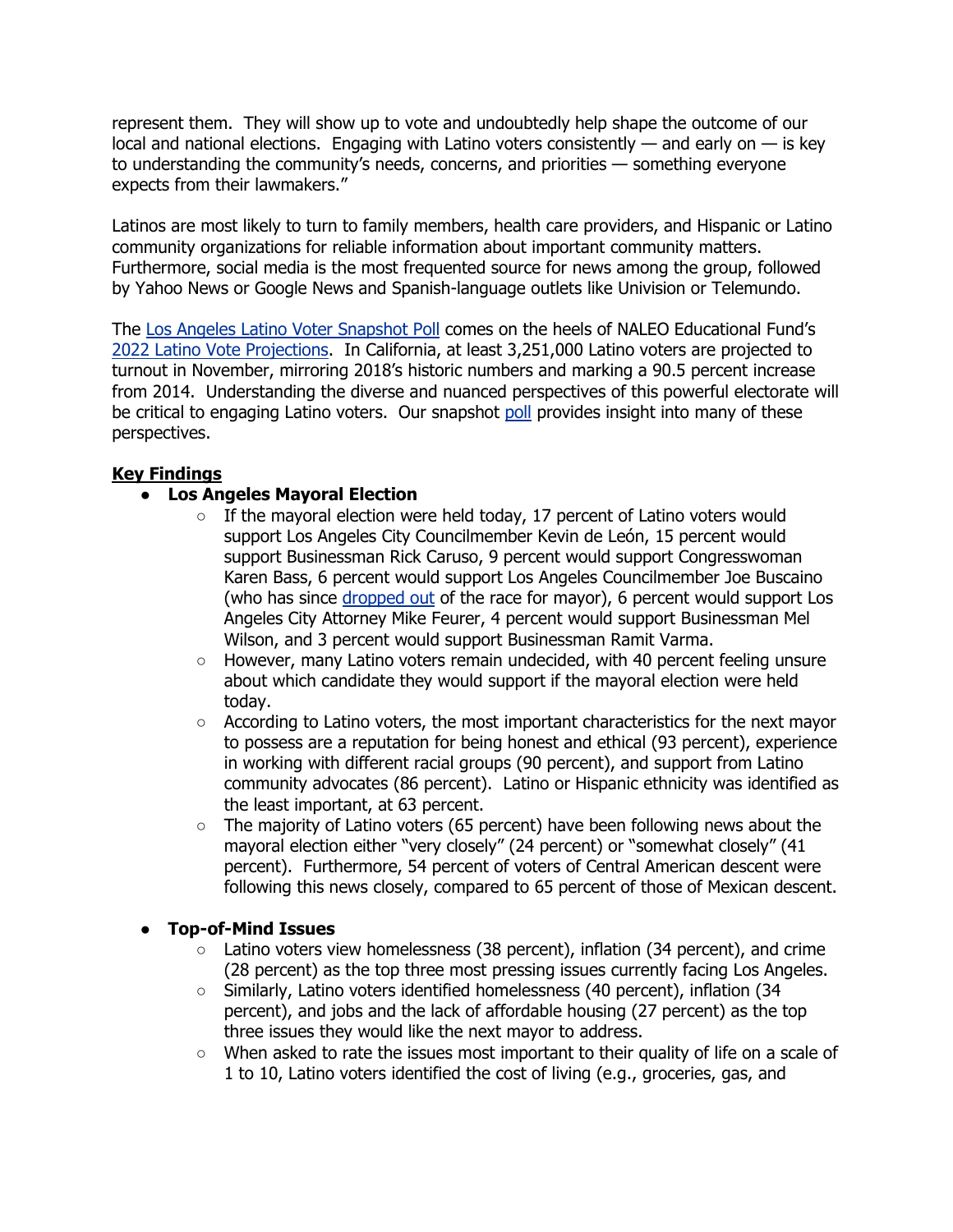utilities) as most important (8.17/10), followed by rent or mortgage costs (7.86/10), and crime and community safety (7.83/10).

More than half (54 percent) of Latino voters view gas prices as extremely expensive and unaffordable, followed by rent or home mortgage costs (48 percent).

#### ● **Local Priorities**

- $\circ$  Latinos are split on the current state of immigrant rights and protections in Los Angeles, with 47 percent describing it as "excellent" or "mostly good" and 45 percent describing it as "mostly bad" or "terrible."
- $\circ$  However, the majority of Latino voters (54 percent) approve of how Los Angeles has been addressing the rights and protections of the Latino population, with 54 percent describing it as "excellent" or "mostly good."
- On homelessness, 51 percent of Latino voters view the issue in their communities as a serious problem that is getting worse.

### ● **Favorability of Key Candidates & Elected Officials**

- At the local level, Mayor Eric Garcetti has the highest favorability among Latino voters (68 percent), followed by the Los Angeles City Council (57 percent), Los Angeles County Sheriff Alex Villanueva (55 percent), and Los Angeles County District Attorney George Gascon (48 percent).
- At the state level, Democrats have strong support from Latino voters in Los Angeles. Governor Gavin Newsom has a favorability rating of 64 percent, and Senator Alex Padilla has a favorability rating of 58 percent.
- At the national level, favorability for President Joe Biden and Vice President Kamala Harris remains high among Latino voters in Los Angeles, at 69 percent and 62 percent, respectively. Additionally, 69 percent of Latino voters in Los Angeles have a favorable view of the Democratic Party, and 55 percent have an unfavorable view of the Republican Party.

### ● **Voting Methods and Information**

- $\circ$  More than half (55 percent) of Latino voters are certain they will vote in the primary election. More specifically, 41 percent plan to vote in person, 34 percent plan to vote by mail, and 18 percent plan to vote via ballot drop box.
- Nearly all (93 percent) Latino voters in Los Angeles believe it is important to vote in the mayoral election.
- $\circ$  With respect to knowledge about options for casting ballots in the race, 55 percent knew about in-person voting at a Voting Center, 55 percent knew about sending back a vote-by-mail ballot, 35 percent knew about dropping off a ballot at a drop box, and 11 percent believed they could vote online.
- More than 55 percent of Latinos have not received any information about voting at a Vote Center or voting by mail. In addition, 30 percent said they did not know who to ask for a ballot or information about Vote Centers or voting by mail.

#### ● **Voter Outreach & Trusted Messengers**

○ Nearly two-thirds of Latino voters (64 percent) have not been contacted by any mayoral candidates through any form of voter outreach (e.g., phone, ads, mail, text, email, in-person). Of those contacted, the majority of this outreach came